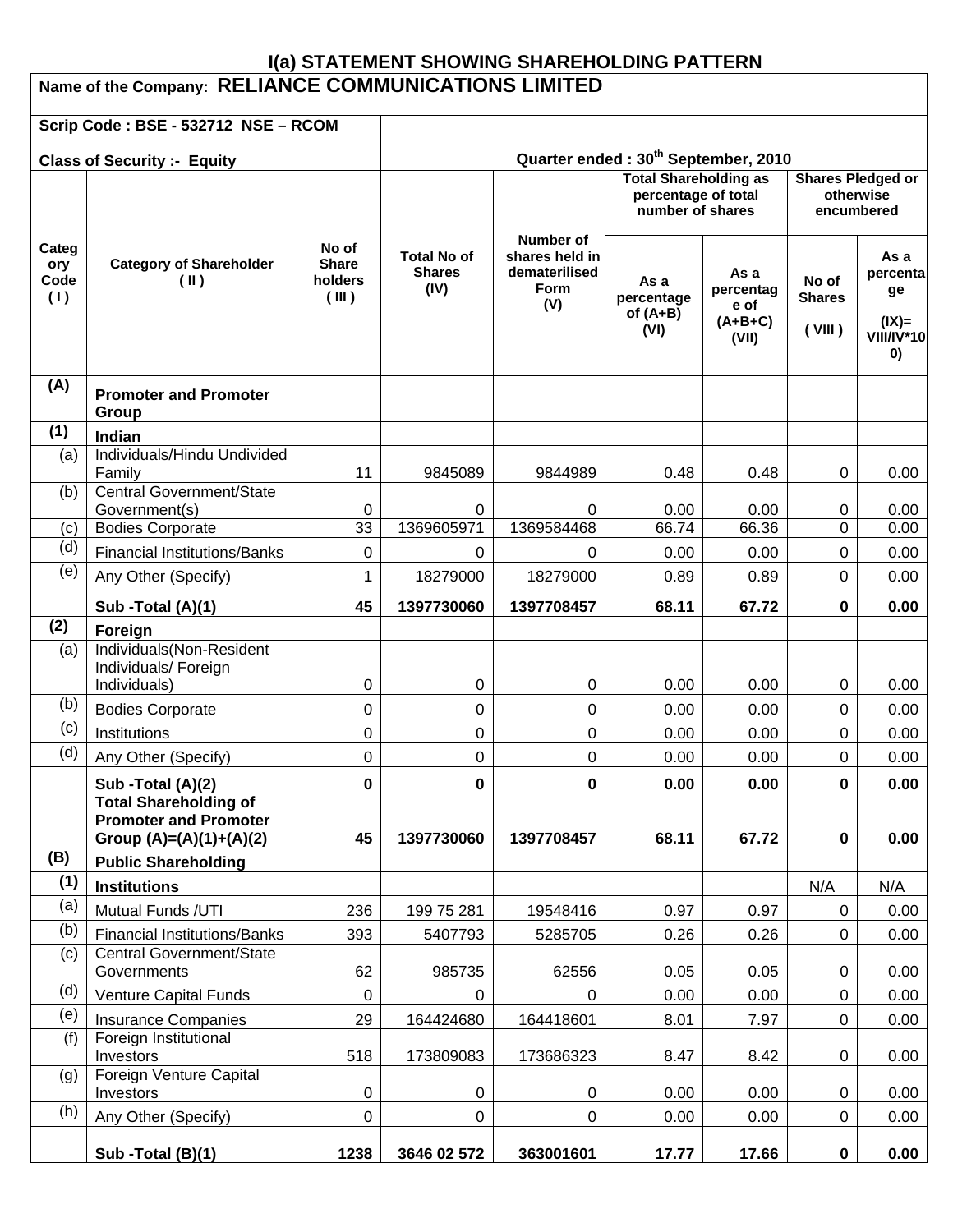| (2) | <b>Non-Institutions</b>                                                                                                             |             |              |            |        |        | N/A         | N/A  |
|-----|-------------------------------------------------------------------------------------------------------------------------------------|-------------|--------------|------------|--------|--------|-------------|------|
| (a) | <b>Bodies Corporate</b>                                                                                                             | 8818        | 46029149     | 45360065   | 2.24   | 2.23   | $\mathbf 0$ | 0.00 |
| (b) | Individual shareholders<br>holding<br>nominal<br>sharecapital<br>to<br><b>up</b><br>Rs.1Lakh.                                       | 2084564     | 211972465    | 168040421  | 10.33  | 10.27  | $\mathbf 0$ | 0.00 |
|     | ii.<br>Individual<br>shareholders<br>holding<br>nominal<br>sharecapital in excess of<br>Rs.1Lakh.                                   | 167         | 17263799     | 16720663   | 0.84   | 0.84   | $\mathbf 0$ | 0.00 |
| (c) | Any Other (Specify)                                                                                                                 | $\mathbf 0$ | 0            | 0          | 0.00   | 0.00   | N/A         | N/A  |
|     | NRIs/OCBs                                                                                                                           | 20802       | 14418604     | 10692442   | 0.70   | 0.70   | $\Omega$    | 0.00 |
|     | Sub -Total (B)(2)                                                                                                                   | 2114351     | 289684017    | 240813591  | 14.12  | 14.03  | $\bf{0}$    | 0.00 |
|     | <b>Total Public Shareholding</b><br>$B=(B)(1)+(B)(2)$                                                                               | 2115589     | 6542 86 589  | 603815192  | 31.89  | 31.70  | $\bf{0}$    | 0.00 |
|     | TOTAL $(A) + (B)$                                                                                                                   | 2115634     | 20520 16 649 | 2001523649 | 100.00 | 99.42  | $\bf{0}$    | 0.00 |
| (C) | held<br><b>Shares</b><br>by<br><b>Custodians</b><br>and<br>against<br><b>Depository</b><br>which<br>been<br><b>Receipts</b><br>have |             |              |            |        |        |             |      |
|     | issued                                                                                                                              | 1           | 12010232     | 12010232   | 0.00   | 0.58   | $\bf{0}$    | 0.00 |
|     | <b>GRAND TOTAL</b><br>$(A)+(B)+(C)$                                                                                                 | 2115635     | 20640 26 881 | 2013533881 | 100.00 | 100.00 | $\mathbf 0$ | 0.00 |

| I(b)                | Statement showing shareholding of persons belonging to the category "Promoter and Promoter Group" |                          |                                                                |                                                  |                                      |                                                                                                 |
|---------------------|---------------------------------------------------------------------------------------------------|--------------------------|----------------------------------------------------------------|--------------------------------------------------|--------------------------------------|-------------------------------------------------------------------------------------------------|
|                     |                                                                                                   | <b>Total shares held</b> |                                                                | <b>Shares Pledged or otherwise</b><br>encumbered |                                      |                                                                                                 |
| <b>Sr No</b><br>(1) | Name of the shareholder<br>$(\parallel)$                                                          | No. of shares<br>(III)   | As a % of<br><b>Grand total</b><br>$(A)+(B)$<br>$+(C)$<br>(IV) | <b>Number</b><br>(V)                             | As a $%$<br>$(VI)=(V)/(III)*1$<br>00 | As a $%$<br>of<br>grand<br>total<br>$(A)+(B)$<br>$+(C)$ of<br>Sub-<br>clause<br>(I)(a)<br>(VII) |
|                     | <b>AAA Communication Private Limited</b>                                                          | 808110172                | 39.15                                                          | 0                                                | 0.00                                 | 0.00                                                                                            |
| $\overline{2}$      | <b>AAA Industries Private Limited</b>                                                             | 250000000                | 12.11                                                          | 0                                                | 0.00                                 | 0.00                                                                                            |
| 3                   | ADA Enterprises and Ventures Private<br>Limited                                                   | 250000000                | 12.11                                                          | 0                                                | 0.00                                 | 0.00                                                                                            |
| 4                   | Hansdhwani Trading Company Pvt. Ltd                                                               | 3000040                  | 0.15                                                           | 0                                                | 0.00                                 | 0.00                                                                                            |
| 5                   | Shri Jaianmol A. Ambani                                                                           | 1669759                  | 0.08                                                           | $\Omega$                                         | 0.00                                 | 0.00                                                                                            |
| 6                   | Mast Jaianshul A. Ambani (through Father<br>and natural guardian Shri Anil D. Ambani)             | 100                      | 0.00                                                           | 0                                                | 0.00                                 | 0.00                                                                                            |
| 7                   | Reliance ADA Group Trustees Private<br>Limited - Trustees of RCOM ESOS Trust                      | 18279000                 | 0.89                                                           | 0                                                | 0.00                                 | 0.00                                                                                            |
| 8                   | <b>Reliance Capital Limited</b>                                                                   | 8441758                  | 0.41                                                           | 0                                                | 0.00                                 | 0.00                                                                                            |
| 9                   | Reliance Innoventures Private Limited                                                             | 11529001                 | 0.56                                                           | 0                                                | 0.00                                 | 0.00                                                                                            |
| 10                  | Shri Anil D. Ambani                                                                               | 1859171                  | 0.09                                                           | 0                                                | 0.00                                 | 0.00                                                                                            |
| 11                  | Smt. Kokila D. Ambani                                                                             | 4665227                  | 0.23                                                           | 0                                                | 0.00                                 | 0.00                                                                                            |
| 12                  | Smt. Tina A. Ambani                                                                               | 1650832                  | 0.08                                                           | 0                                                | 0.00                                 | 0.00                                                                                            |
| 13                  | Solaris Information Technologies Private<br>Limited                                               | 15850000                 | 0.77                                                           | 0                                                | 0.00                                 | 0.00                                                                                            |
| 14                  | Sonata Investments Limited                                                                        | 22675000                 | 1.10                                                           | 0                                                | 0.00                                 | 0.00                                                                                            |
|                     | <b>TOTAL</b>                                                                                      | 1397730060               | 67.72                                                          | $\mathbf 0$                                      | 0.00                                 | 0.00                                                                                            |